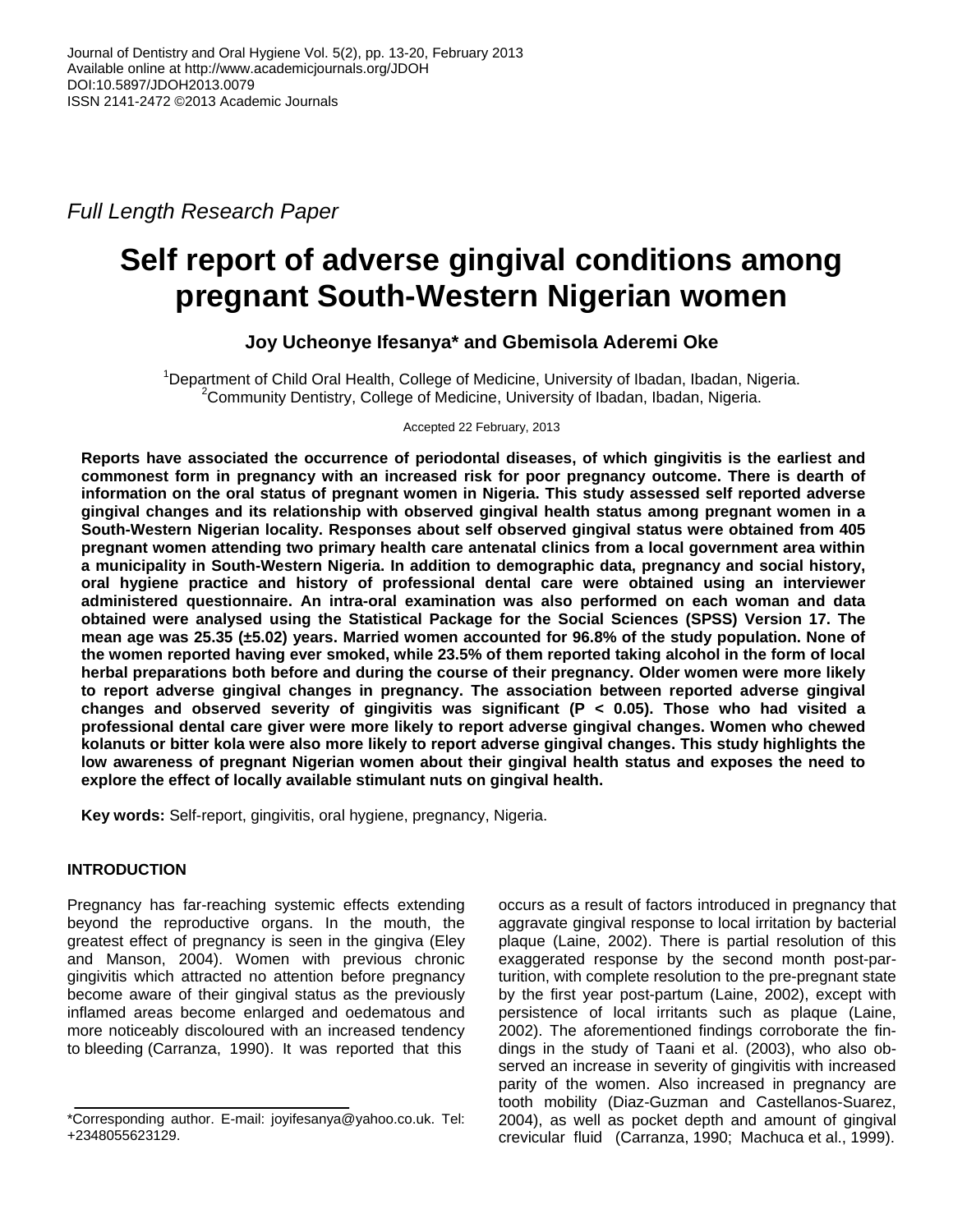The factors implicated in pregnancy gingivitis are bacterial plaque, lowered immunity in pregnancy and pregnancy hormones. Microbiologic studies have documented a change in sub-gingival micro-flora to a more anaerobic flora during pregnancy. Significantly increased organisms include *Bacteroides intermedius* (Carranza, 1990) and *Porphyromonas gingivalis* (Mascarenhas et al., 2003). In addition, pregnancy hormones are thought to stimulate growth of some bacterial species which have been implicated in gingivitis such as *Bacteroides* species and *Prevotella intermedia* (Zachariasen, 1991).

Changes in maternal immune-responsiveness expressed in terms of decrease in  $T_8$ ,  $T_4$  and B-cells in peripheral blood and gingival tissues as well as decreased neutrophil chemotaxis and depression of cell mediated immunity and phagocytosis in pregnancy have been reported (Tandon and D'Silva, 2003). Also, *in vitro* studies have demonstrated a decrease in response of peripheral blood lymphocytes to bacterial antigens and a decrease in the absolute number of  $CD<sub>4</sub>$  positive cells in pregnant women (Barak et al., 2003). The aforementioned make the gingiva more susceptible to irritation which it otherwise would have combated without clinical expression of disease. However, an increase in the number of T-cells in gingival specimens from pregnant women during experimental gingivitis has also been documented (Laine, 2002).

High levels of progesterone and estradiol β-17 in the gingiva of pregnant women have been documented to effect the development of localized inflammation by stimulating the production of prostaglandins especially prostaglandin  $E_2$  (PGE<sub>2</sub>), a mediator of inflammation (Zaki et al., 1984). The pregnancy hormones have also been found to destroy gingival mast cells leading to release of histamine and proteolytic enzymes which contribute to tissue destruction (Carranza, 1990).

Plaque can be controlled by maintaining good oral hygiene (Jin et al., 2003). This is achieved by brushing the teeth at least twice daily using a tooth brush or chewing stick with appropriate techniques (Aderinokun et al.,1999; Al-Otaibi et al., 2004) preferably with the addition of interdental cleaning aids such as the dental floss. In addition, regular visits to the dentist or other professional dental care giver for routine professional cleaning of the mouth (scaling and polishing) aids good oral hygiene.

The prevalence of gingivitis in pregnancy has been reported to range between 30 to 100% of pregnant women (Christensen et al., 2003; Al Habashneh et al., 2005). A previous study of Danish pregnant women showed that one-third of their subjects reported gingival changes during pregnancy with bleeding gums being the most frequent symptom (Christensen et al., 2003). The women who were regular users of dental services were more likely to report any gingival changes than those who had not visited the dentist. The proportion of pregnant women who make use of dental services in more developed countries is high: about 90% (Christensen et al., 2003; Al Habashneh et al., 2005). However, less than

15% utilization has been reported among Nigerian pregnant women (Bassey et al., 2010) and less than 10% among South-Western Nigerian students with no significant gender predominance (Bamise et al., 2008). Data on individual assessment of gingival health among Nigerian pregnant women are not available in literature.

Research suggests that women do not seek professional help if they perceive that their gingival status is normal (Christensen et al., 2003). Women were more likely to use dental services in pregnancy if married, educated, had dental insurance, previously used dental services when not pregnant, or had knowledge about the possible connection between oral health and pregnancy outcome (Al Habashneh et al., 2005). The previously established link between periodontal diseases and poor pregnancy outcome, such as pre-mature birth and low birth weight, as well as pre-eclampsia (Boggess et al., 2003; Buduneli et al., 2005; Yiorgos et al., 2006), makes the need to assess how pregnant women in our environment view their gingival health relevant. Though a cause-effect relationship is yet to be established between periodontal status and pregnancy outcome, individuals' view of their oral health status is of great value as it is likely to affect their oral health seeking behaviour (Lopez et al., 2002; Marin et al., 2005). This study assessed self report of gingival changes, the relationship it bears with socio-demographic factors and observed gingival health in pregnant women of South-Western Nigeria.

#### **METHODOLOGY**

Ethical approval was obtained from the Oyo State Ethical Review Board. This survey was carried out in Ibadan South-East Local Government Area; one of the five off-shoots of the split of the Ibadan Municipal Government Area (IMG) of Oyo state in 1989. The Primary Health Care Department of the local government has six outreach health centres; two of which have established antenatal clinics. This study sample consisted of 405 consecutive and consenting attendees at the two primary health care antenatal clinics from the local government area between June and August of the year 2007. Interviewer-administered questionnaires (Appendix 1) were used to obtain demographic data, pregnancy and social history, oral hygiene practices and history of professional dental care from the pregnant women. Questions about self observed gingival status were also asked. Two research assistants were recruited and trained using a translated version (in Yoruba) of the questionnaire to enable them administer the questionnaires appropriately. Each woman had an intra-oral examination with a mirror and periodontal probe which was conducted by the first author (IJU), under natural light with particular attention to their oral hygiene and gingival health status. The Oral Hygiene Index-Simplified of Green and Vermillion (1960) was used as a measure of oral hygiene, while the Gingival Index of Löe and Silness (1963) was used as a measure of gingival health. Mild gingivitis was defined as slight reddening and swelling of the gingival, but no bleeding on probing. Moderate gingivitis was defined as red, swollen and shinny gums with bleeding on probing. While severe gingivitis was defined as red, swollen and shiny gums which bleed spontaneously.

The data obtained were entered into a computer spread sheet analyzed using the Statistical Package for the Social Sciences (SPSS) version 17. Frequency tables and measures of central and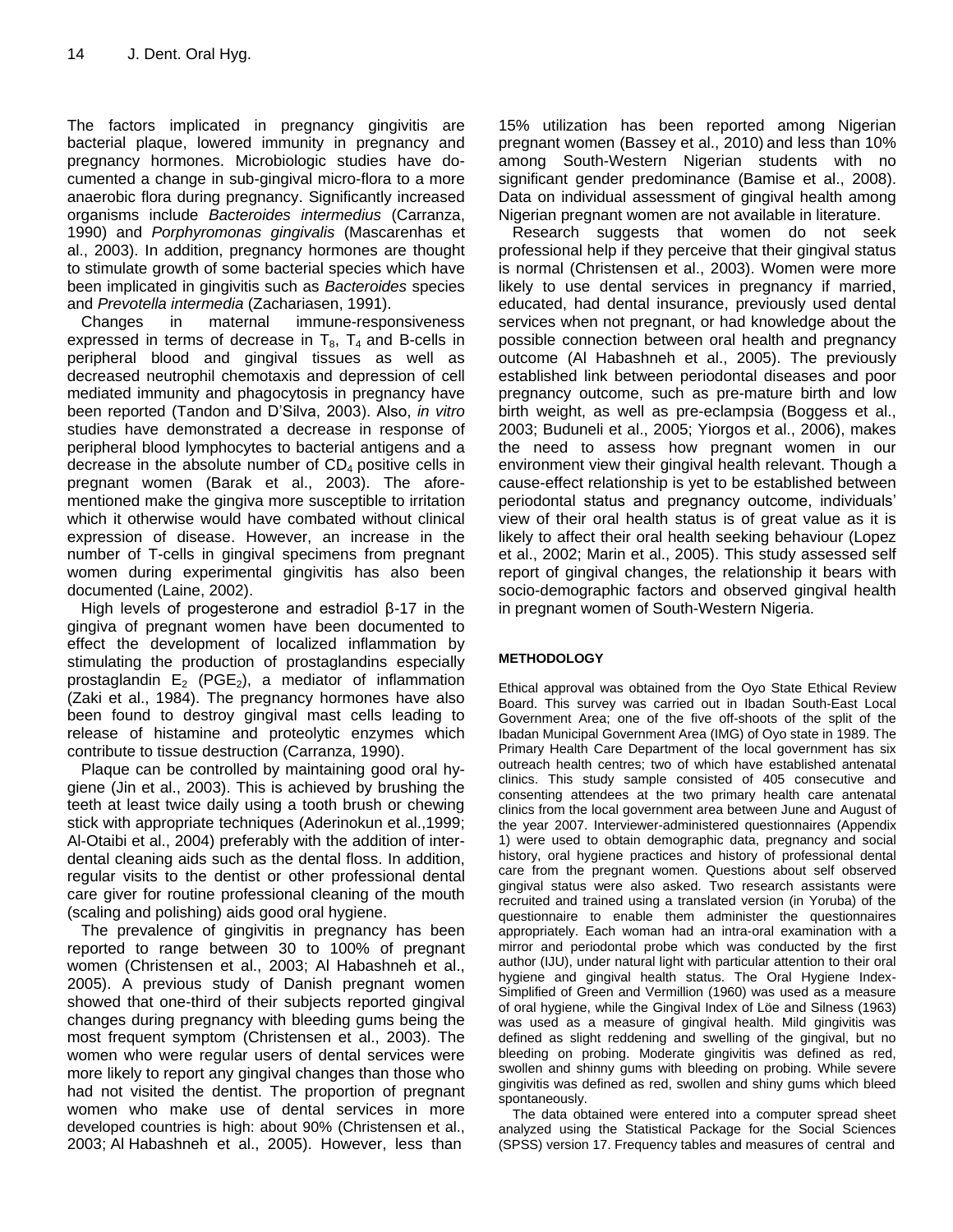tendency were generated and statistical relationships for categorical data was obtained using Chi-square  $(\chi^2)$  test, while the paired sample t-test was used for continuous variables.

## **RESULTS**

Four hundred and five (405) pregnant women attending the two primary health care antenatal clinics of a South-Western locality in Nigeria were studied. The mean age was 25.35 (±5.02) years. The socio-demographic distribution of the women is shown in Table 1.

None of the women reported having ever smoked cigarette, 138 (34.1%) chewed either kolanuts or bitter kola, and 96 (23.5%) of them reported taking alcohol in the form of local herbal preparations *'agbo'*, both before and during the course of their pregnancy. 267 women (66.2%) brushed their teeth once daily, while a 132 (33.8%) brushed twice. The most commonly used brushing implement was the toothbrush and toothpaste reported by 361 (89.1%), 43(10.6%) of the women used chewing stick, while 1 (0.2%) cleaned her mouth with cotton-wool and salt.

Most of the women, 389 (96.0%) had never visited a dentist or any other oral health care provider. Of the 16 (4%) women who had been attended to by dental professionals, 12 (75.0%) were for toothache related issues, 2 (12.5%) were for trauma and 2 (12.5%) for professional dental cleaning.

140 (34.6%) women reported to have noticed any swelling, bleeding or pain from their gums. The swollen, bleeding or painful gums had been present before pregnancy in 101 (72.1%) of them and 12 (11.9%) of these attested to a worsening in their gingival condition since they got pregnant. The remaining 39 (27.9%) women who noticed gingival changes did so after they got pregnant. Almost half of these women 17 (43.6%) noticed the gingival changes in the second trimester, 6 (15.4%) in the first and third trimesters, respectively, while 10 (25.6%) of them were not sure of the time the gingival changes took place in the course of their pregnancies. Of the 279 multigravid women, only 19 (6.8%) reported any gingival changes in previous pregnancies.

All the women had gingivitis (100.0%). The distribution of gingival health and oral hygiene status is presented in Table 2. Paired sample t-test on individual gingival and oral hygiene scores showed statistically significant variation between oral hygiene and gingivitis (P < 0.001). Women who reported adverse gingival changes were observed to have more severe gingivitis than those who did not  $(P = 0.039)$ . This association was stronger in women who reported having swollen, painful or bleeding gums in previous pregnancies ( $P = 0.032$ ) as shown in Table 3. The older women were more likely to report adverse gingival changes in pregnancy than the younger ones (P=0.035). It was also observed that those who had visited a professional dental care giver were more likely

**Table 1.** Socio-demographic distribution of sample studied.

| <b>Variable</b>          | Frequency (%) |  |  |
|--------------------------|---------------|--|--|
| Age group                |               |  |  |
| ~< 20                    | 81 (20.0)     |  |  |
| $21 - 30$                | 277 (68.4)    |  |  |
| >31                      | 47 (11.6)     |  |  |
|                          |               |  |  |
| <b>Marital status</b>    |               |  |  |
| Single                   | 13(3.2)       |  |  |
| Married                  | 392 (96.8)    |  |  |
|                          |               |  |  |
| Level of education       |               |  |  |
| Post secondary education | 7(1.7)        |  |  |
| Secondary education      | 242 (59.8)    |  |  |
| Primary education        | 146 (36.0)    |  |  |
| No formal education      | 10(2.5)       |  |  |
|                          |               |  |  |
| <b>Occupation</b>        |               |  |  |
| Unskilled workers        | 288 (71.1)    |  |  |
| <b>Skilled workers</b>   | 81 (20.0)     |  |  |
| Professionals            | 5(1.2)        |  |  |
| <b>Students</b>          | 31(7.7)       |  |  |
|                          |               |  |  |
| <b>Parity</b>            |               |  |  |
| $1st$ child              | 126 (31.1)    |  |  |
| 2-4 children             | 257 (63.5)    |  |  |
| Greater than 4 children  | 22 (5.4)      |  |  |

**Table 2.** Distribution of gingival and oral hygiene status.

| Variable            | Frequency (%) |
|---------------------|---------------|
| <b>Gingivitis</b>   |               |
| Mild gingivitis     | 152 (37.5)    |
| Moderate gingivitis | 253 (62.5)    |
| Oral hygiene        |               |
| Good oral hygiene   | 159 (39.3)    |
| Fair oral hygiene   | (60.7)<br>246 |

to report any adverse gingival change in pregnancy than those who had never visited a dental care giver ( $P =$ 0.001). Women who chewed kolanuts or bitter kola were also more likely to report adverse gingival changes than those who did not  $(P = 0.003)$  as shown in Table 4. There was no significant relation between the report of adverse gingival condition and the marital status ( $P = 0.77$ ), level of education (P = 0.12) and occupational status (P = 0.43) of the women studied. The oral hygiene status did not vary significantly with the socio-demographic variables age ( $P = 0.27$ ) and marital status ( $P = 0.95$ ), but oral hygiene significantly improved with the level of education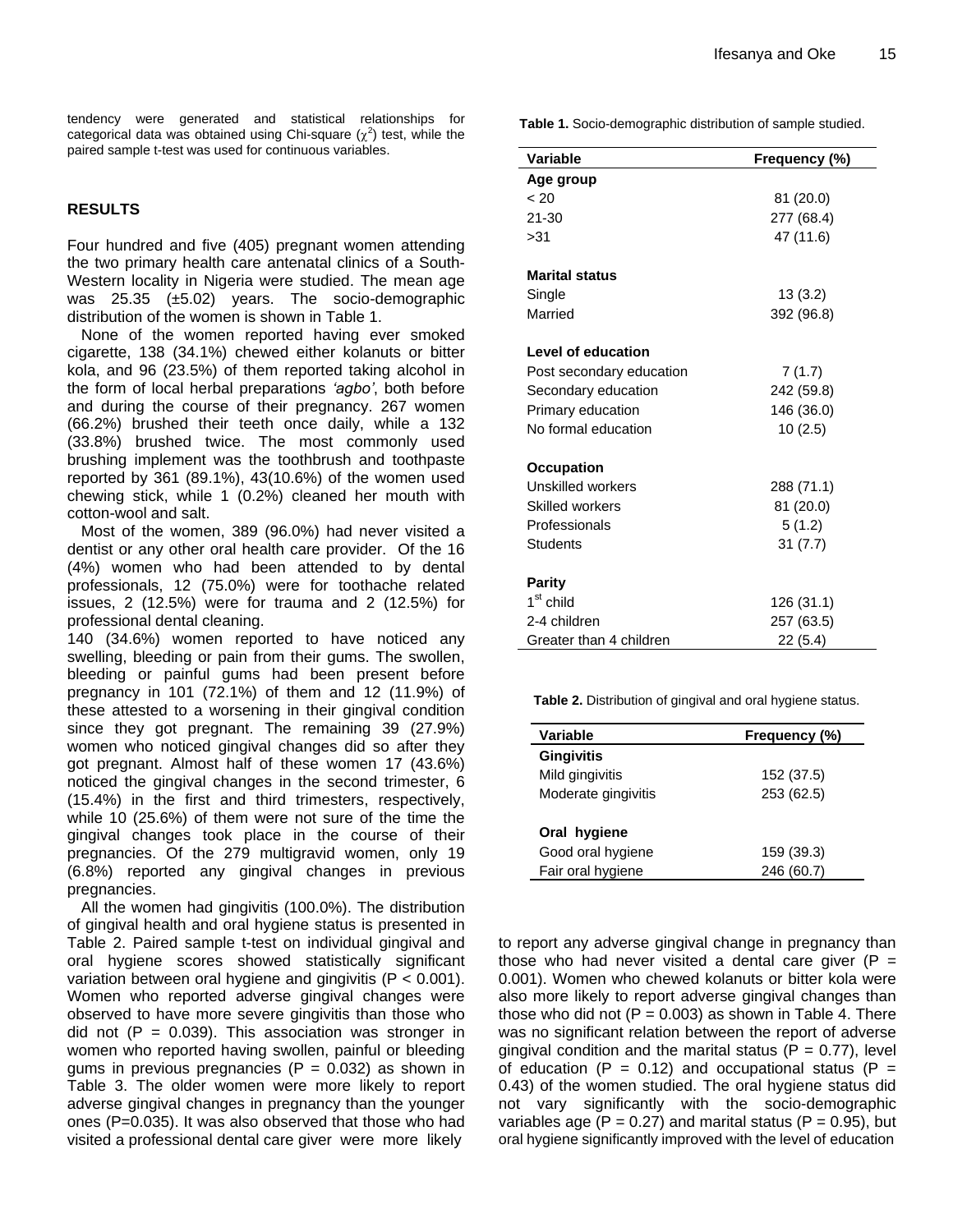**Table 3.** Relationship between reported gingival changes and observed severity of gingivitis among Ibadan South East LGA pregnant women.

|                                  | Severity of gingivitis |                            | <b>Total</b> |                   |
|----------------------------------|------------------------|----------------------------|--------------|-------------------|
| Reported adverse gingival change | <b>Mild gingivitis</b> | <b>Moderate gingivitis</b> |              | P value           |
| In index pregnancy               |                        |                            |              |                   |
| Yes                              | 43 (30.7)              | 97 (69.3)                  | 140 (100.0)  | $P = 0.039$ ;     |
| No                               | 109 (41.1)             | 156 (58.9)                 | 265 (100.0)  | $\gamma^2 = 4.24$ |
| Total                            | 152 (37.5)             | 253 (62.5)                 | 405 (100.0)  |                   |
| In previous pregnancy            |                        |                            |              |                   |
| Yes                              | 4 (16.7)               | 19 (83.3)                  | 24(100.0)    | $P = 0.032$ ;     |
| <b>No</b>                        | 99 (38.8)              | 156 (61.2)                 | 255(100.0)   | $\chi^2$ = 4.62   |
| Total                            | 103 (36.9)             | 176 (63.1)                 | 279(100.0)   |                   |

 $\chi^2$ = Chi square.

**Table 4.** Relationship between other variables and reported gingival changes.

| <b>Variable</b>                 |            | Reported gingival change | <b>Total</b>                     | P value                          |
|---------------------------------|------------|--------------------------|----------------------------------|----------------------------------|
|                                 | <b>Yes</b> | <b>No</b>                |                                  |                                  |
| Age (years)                     |            |                          |                                  |                                  |
| $11 - 20$                       | 20(24.7)   | 61 (75.3)                | 81 (100.0)                       |                                  |
| 21-30                           | 98 (35.4)  | 179 (64.6)               | 277 100.0)                       | $\chi^2$ = 6.687;<br>$P = 0.035$ |
| 6 > 30                          | 22 (46.8)  | 25 (53.2)                | 47 (100.0)                       |                                  |
| Total                           | 140 (34.6) | 265 (65.4)               | 405 (100.0)                      |                                  |
| Use of dental care              |            |                          |                                  |                                  |
| Yes                             | 12(75.0)   | 4 (25.0)                 | 16 (100.0)                       | $\chi^2$ = 12.04;                |
| No.                             | 128 (32.9) | 261 (67.1)               | 389 (100.0) $P = 0.001^*$        |                                  |
| Total                           | 140 (34.6) | 265 (65.4)               | 405 (100.0)                      |                                  |
| Kolanut/bitter kola consumption |            |                          |                                  |                                  |
| Yes                             | 61 (44.2)  | 77 (55.8)                | 138 (100.0) $\gamma^2 = 8.591$ ; |                                  |
| No.                             | 79 (29.6)  | 188 (70.4)               | 267 (100.0) $P = 0.003$          |                                  |
| Total                           | 140 (34.6) | 265 (65.4)               | 405 (100.0)                      |                                  |

 $\chi^2$ = Chi square value; Significant.

education ( $P < 0.01$ ). In addition, the oral hygiene was better in women using the toothbrush and toothpaste than in those using chewing stick or cotton wool  $(P =$ 0.01).

The severity of gingivitis did not vary significantly with the age  $(P = 0.40)$ , level of education  $(P = 0.06)$ , or marital status of the women, nor did it vary with the types of tooth brushing implements ( $P = 0.83$ ) or the frequency of tooth brushing  $(P = 0.15)$ .

#### **DISCUSSION**

In spite of the high prevalence of gingivitis in pregnancy

observed, just over a third of the women studied reported adverse gingival changes and this finding is comparable with previous findings in a Danish population (Christensen et al., 2003), further showing that majority of the women are not aware of their gingival health status. This may be an underlying reason for the extremely low utilization of dental services among these women when compared to other reports (Christensen et al., 2003; Al Habashneh et al., 2005). Gingivitis among the women worsened as their oral hygiene scores worsened and this is in congruence with known documentation on the aetiology of gingivitis (Eley and Manson, 2004; Carranza, 1990). The fact that most of the women noticed gingival changes in the second trimester of pregnancy is similar to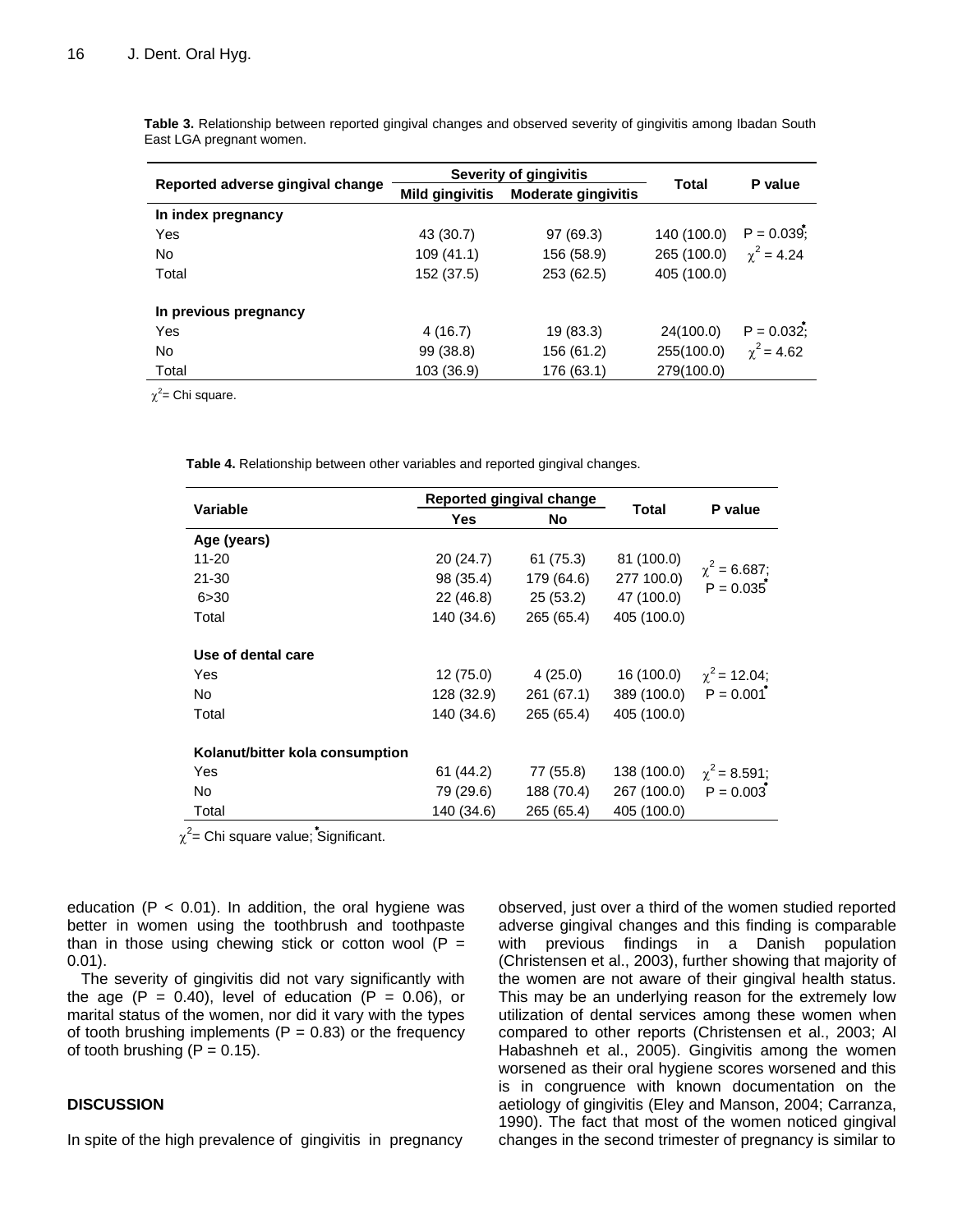the findings from a previous research (Kornman and Loesche, 1980). This is probably a cumulative effect of the increasing circulating hormones on the gums which increase the dilation and increases the tortuosity of gingival micro-vasculature, encouraging circulatory stasis and increasing susceptibility to irritation by metabolic by products in the static blood. This also favours leakage of fluid into the peri-vascular tissues (Carranza, 1990). It was also observed that women who had ever visited the dentist were more likely to report adverse gingival changes than those who had not. This is similar to findings from Christensen et al. (2003) and may be attributed to the ample education the women had received at their previous dental visits, making it easier for them to recognise any deviation from normal appearance of their gingivae. The women who reported this gingival change had more severe gingivitis than those who did not and this is probably as a result of worsening of pre-existing gingivitis. This has been documented in previous literature (Carranza, 1990). This relationship was stronger among those who reported gingival changes in previous pregnancies and may be due to the poorer oral hygiene observed among the multiparous women. Older women were more likely to report adverse gingival changes and this may be due to the fact that their perceived gingival status has been of longer duration than that of the younger women. The limitations of recall bias on the aforementioned should however be borne in mind. In addition, the fact that a significant number of these women had never visited a dentist may mean that the observed gingival conditions were not primarily a result of pregnancy. However, since most of them reportedly observed the adverse gingival condition after they got pregnant, it is safe to say that the pregnancy had aggravated the pre-existing gingivitis.

The significant relationship between kolanut and/or bitter kola consumption and self report of adverse gingival changes may be derived from some effect of these commodities on oral hygiene status, though no significant relationship was found between the latter two in this study. Further studies are necessary to define the possible effect(s) of these two commonly chewed stimulant nuts on oral tissues and oral health in this environment as none were found. On the other hand, these items tend to be sources of extrinsic stains which attract the women to their discoloured teeth, hence inadvertently discovering their gingival status.

A number of reports have associated the occurrence of periodontal diseases in pregnant women with an increased risk for poor pregnancy outcome (Lopez et al., 2002; Marin et al., 2005); hence, the findings from this study serve as a call for the incorporation of routine dental check up and care into the antenatal programme in developing countries.

Contrary to known reports (Al Habashneh et al., 2005), this sample of women showed no significant variation in gingival health status with respect to marital status, level of education and occupational status. This may be due to

the fact that majority of the women studied are of similar educational and professional status, thus masking the possible statistical relationship between the groups.

#### **Conclusion**

Periodontal disease and low utilization of dental care facilities are common occurrences in developing nations of the world. In view of the aforementioned, it is advocated that every pregnant woman be referred for a dental check-up and necessary treatment at first contact with the antenatal care facility. There is also need for policy formulation with regards to incorporating routine oral health care into antenatal care in this environment. Proper health education is also advocated to improve the use of the available oral health care facilities.

#### **REFERENCES**

- Aderinokun GA, Lawoyin JO, Onyeaso CO (1999). Effect of two common Nigerian chewing sticks on gingival health and oral hygiene. Odontostomatol. Trop. 22(87):13-18.
- Al-Otaibi M, Al-Harthy M, Gustafsson A, Johansson A, Claesson R, Angmar-Månsson B (2004). Subgingival microbiota in Saudi-Arabians after use of Miswak chewing stick and toothbrush. J. Clin. Periodontol. 31:1048-1053.
- Bamise CT, Bada TA, Bamise FO, Ogunbodede EO (2008). Dental Care Utilization and Satisfaction of Residential University Students. Libyan J. Med. 3(3):140-143.
- Barak S, Oettinger-Barak O, Oettinger M, Machtei EE, Peled M, Ohel G (2003). Common oral manifestation during pregnancy: a review. Obstet. Gynecol. Surv. 58(9):624-628.
- [Bassey GO,](http://www.ncbi.nlm.nih.gov/pubmed?term=%22Bassey%20GO%22%5BAuthor%5D) [Anyanechi CE,](http://www.ncbi.nlm.nih.gov/pubmed?term=%22Anyanechi%20CE%22%5BAuthor%5D) [Ekabua KJ,](http://www.ncbi.nlm.nih.gov/pubmed?term=%22Ekabua%20KJ%22%5BAuthor%5D) [Ekabua JE](http://www.ncbi.nlm.nih.gov/pubmed?term=%22Ekabua%20JE%22%5BAuthor%5D) (2010). [Oral health](http://www.ncbi.nlm.nih.gov/pubmed/20143972)  [among antenatal care attendees in Calabar, Nigeria.](http://www.ncbi.nlm.nih.gov/pubmed/20143972) J. [Obstet.](http://www.ncbi.nlm.nih.gov/pubmed) [Gynaecol.](http://www.ncbi.nlm.nih.gov/pubmed) 30:143-146.
- Boggess KA, Lieff S, Murtha AP, Moss K, Beck J, Offenbacher S (2003). Maternal periodontal disease is associated with an increased risk for preeclampsia. Obstet. Gynecol. 101(2):227-231.
- Buduneli N, Baylas H, Buduneli E, Tu¨rkog˘lu O, Ko¨se T, Dahlen G (2005). Periodontal infections and pre-term low birth weight: A casecontrol study. J. Clin. Periodontol. 32:174-181.
- Carranza FA (1990). Endocrinologic influences on the periodontium. In: Glickman's Clinical Periodontology, 7th edition, WB Saunders Company, Philadelphia pp. 452- 455.
- Christensen LB, Jeppe-Jensen D, Petersen PE (2003). Self-reported gingival conditions and self-care in the oral health of Danish women during pregnancy. J. Clin. Periodontol. 30(11):949-953.
- Diaz-Guzman LM, Castellanos-Suarez JL (2004). Lesions of the oral mucosa and periodontal disease behavior in pregnant patients. Med. Oral Patol. Oral Cir. Bucal 9:430-437.
- Eley BM, Manson JD (2004). The effect of systemic factors on the periodontal tissue;. Periodontics 5th ed. Elsevier Limited, Toronto. pp. 90-91.
- Al Habashneh R, Guthmiller JM, Levy S, Johnson GK, Squier C, Dawson DV, Fang Q (2005). Factors related to utilization of dental services during pregnancy. J. Clin. Periodontol. 32(7):815-821.
- Jin LJ, Chiu GKC, Corbet EF (2003). Are periodontal diseases risk factors for certain systemic disorders? - What matters to medical practitioners. Hong Kong Med. J. 9:31-37.
- Kornman KS, Loesche WJ (1980). The Subgingival Microbial Flora during Pregnancy. J. Periodont. Res. 15:111-122.
- Laine MA (2002). Effect of pregnancy on periodontal health. Acta Odontol. Scand. 60(5):257-264.
- Lopez NJ, Smith PC, Gutierrez J (2002). Higher risk of pre-term and low birth weight in women with periodontal disease. J. Dent. Res. 81:58- 63.
- Marin C, Segura-Egea JJ, Martinez-Sahuquillo Á, Bullon P (2005).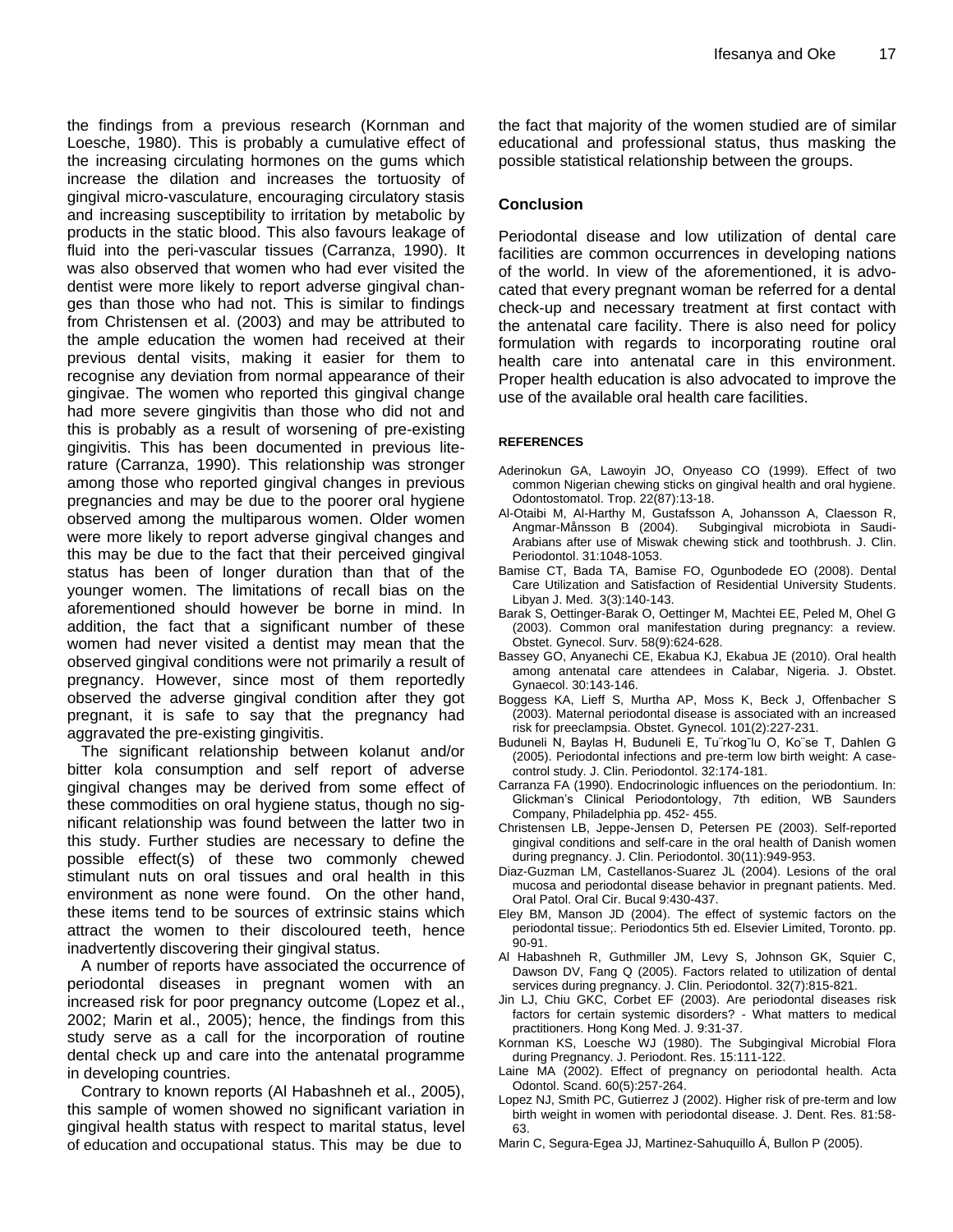Correlation between infant birth weight and mother's periodontal status. J. Clin. Periodontol. 32(3):299-304.

- Mascarenhas P, Gapski R, Al-Shammari K, Wang HL (2003). Influence of sex hormones on the periodontium. J. Clin. Periodontol. 30(8):671- 681.
- Taani DQ, Habashneh R, Hammad MM, Batieha A (2003). The periodontal status of pregnant women and its relationship with sociodemographic and clinical variables. J. Oral Rehab. 30(4):440-445.
- Tandon S, D'Silva I (2003). Periodontal physiology during pregnancy (Guest editorial). Indian J. Physiol. Pharmacol. 47(4):367-372.
- Yiorgos AB, Silvana PB, Steven O (2006). Exploring the relationship between periodontal disease and pregnancy complications. J. Am. Dent Assoc. 137(10 Suppl):7S-13S.
- Zachariasen RD (1991). Ovarian hormones and gingivitis. J. Dent. Hyg. 65(3):146-150.
- Zaki K, el Hak R, Amer W, Saleh F, El Faras A, Ragab L, Nour H (1984). Salivary female sex hormone levels and gingivitis in pregnancy. Biomed. Biochem. Acta 43(6):749-754.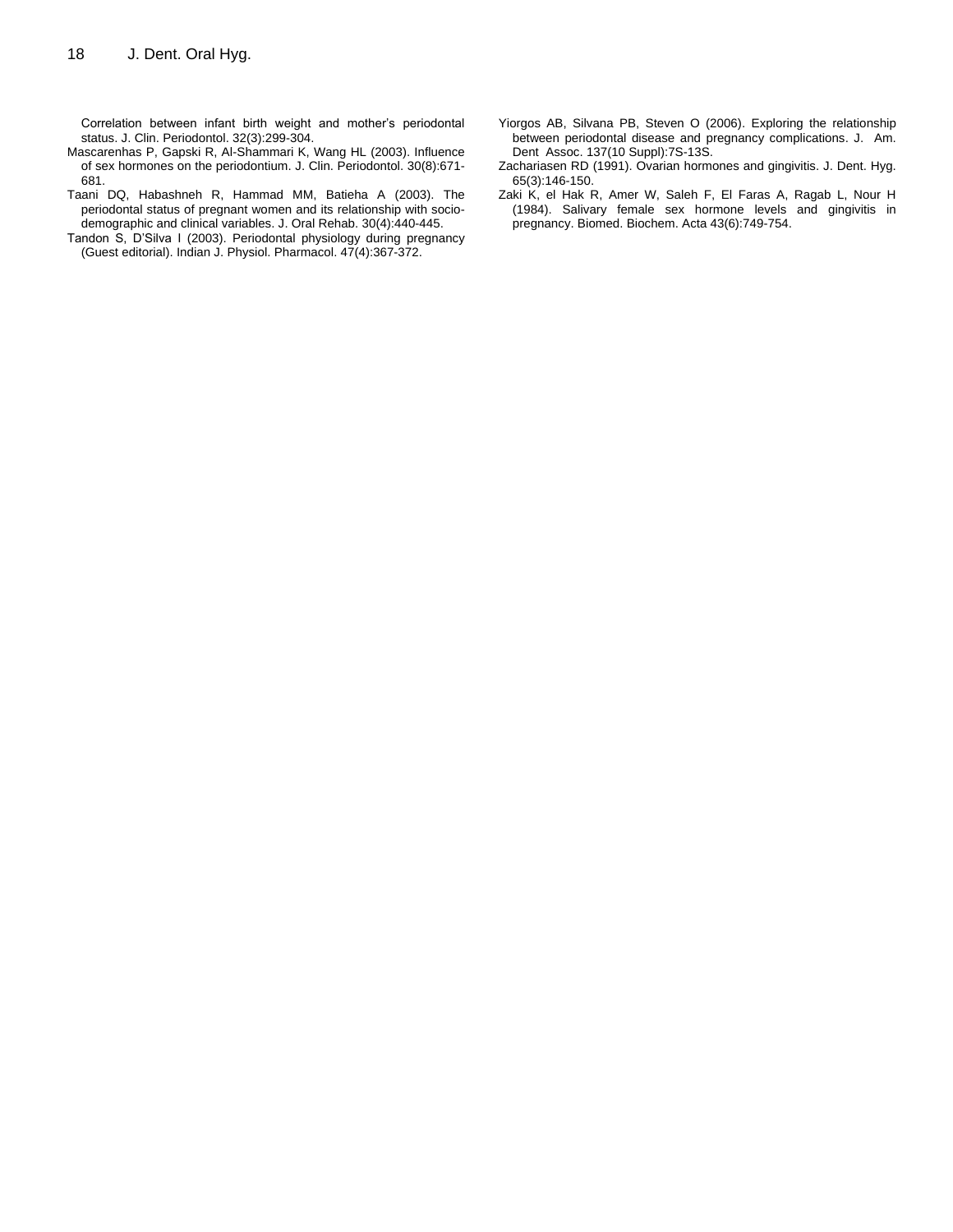# **APPENDIX 1 (QUESTIONNAIRE)**

**The prevalence of gingivitis in pregnant women attending primary health care ante-natal clinic in Ibadan South-East Local Government Area**

# **Section A: Demographic data**

| 1. Serial no _________<br>2. Initials                        |                                                                                                              |                         |                                                                                                           |                  |          |
|--------------------------------------------------------------|--------------------------------------------------------------------------------------------------------------|-------------------------|-----------------------------------------------------------------------------------------------------------|------------------|----------|
| 3. Age                                                       |                                                                                                              |                         |                                                                                                           |                  |          |
| 4. Marital status 1. Single                                  | 4. Widowed                                                                                                   | 2. Married<br>5. Others | 3. Divorced                                                                                               |                  |          |
| 5. Religion                                                  | 1. Christian<br>4. Others (specify)                                                                          | 2. Islam                | 3. Traditional                                                                                            |                  |          |
| 6. Occupation _____                                          |                                                                                                              |                         |                                                                                                           |                  |          |
|                                                              | 4. University                                                                                                | 5. Others (specify)     | 7. Level of education 1. Primary school. 2. Secondary school. 3. Teacher training<br>6. None              |                  |          |
| <b>Section B: Pregnancy history</b>                          |                                                                                                              |                         |                                                                                                           |                  |          |
| 8. Is this your first pregnancy? 1. Yes                      |                                                                                                              | 2. No                   | 8b. If no, how many times have you been pregnant? Specify number _______________                          |                  |          |
| $(3)$ 7-9 months                                             | 9. How many months old is this pregnancy? (1) 1-3 months.                                                    |                         | $(2)$ 4-6 months.                                                                                         |                  |          |
|                                                              | 10. Do you have swollen, painful or bleeding gums? 1. Yes                                                    |                         | 2. No                                                                                                     |                  |          |
|                                                              | 11. If yes, did it you notice it before or after you got pregnant? 1. Before                                 |                         | 2. After                                                                                                  |                  |          |
|                                                              | 12. If before, has it become worse since you got pregnant? 1. Yes                                            |                         | 2. No                                                                                                     |                  |          |
| $(3)$ 7-9 months                                             | (4) Not sure.                                                                                                |                         | 13. If after, how many months was this pregnancy when it started? (1) 1-3 months.                         | $(2)$ 4-6 months |          |
| $(2)$ No<br>$(1)$ Yes                                        |                                                                                                              | (3) Can't remember      | 14. If you have had previous pregnancies, were your gums swollen, painful or bleeding then?               |                  |          |
|                                                              | 15. If yes to above, during which pregnancies? (1) At least one of previous<br>(2) All previous pregnancies. | (3) Can't remember      |                                                                                                           |                  |          |
| <b>Section C: Social history</b>                             |                                                                                                              |                         |                                                                                                           |                  |          |
| 16. Do you smoke cigarettes presently?                       |                                                                                                              | $(1)$ Yes               | $(2)$ No                                                                                                  |                  |          |
|                                                              | 16b. If No, have you ever smoked cigarettes? (1) Yes                                                         |                         | $(2)$ No                                                                                                  |                  |          |
|                                                              |                                                                                                              |                         |                                                                                                           |                  |          |
|                                                              |                                                                                                              |                         | 17. Do you take beer or any local brew containing alcohol either before or during this pregnancy? (1) Yes |                  | $(2)$ No |
|                                                              | 18. Do you chew Kola nuts or bitter cola? (1) Yes                                                            |                         | $(2)$ No                                                                                                  |                  |          |
| 19. How often do you brush your teeth?<br>(3) Alternate days | (4) Once a week                                                                                              | (1) Twice daily         | 2. Once daily<br>5. Others (specify)                                                                      |                  |          |